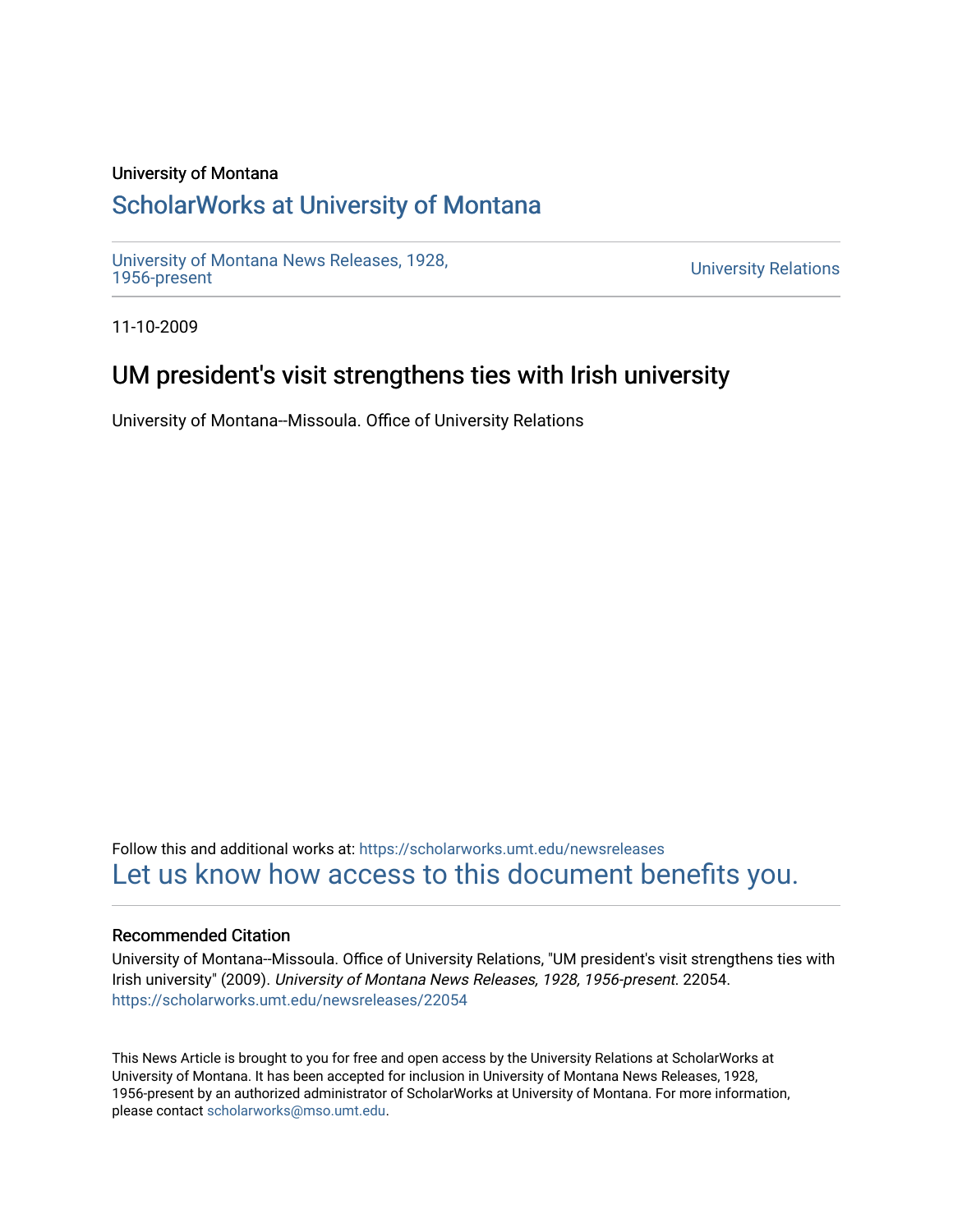

UNIVERSITY RELATIONS • MISSOULA. MT 59812 • 406.243.2522 • FAX: 406.243.4520

# EWS RELEASE

Nov. 10, 2009

#### **Contact:** UM Office of the President, 406-243-2311

**UM PRESIDENT'S VISIT STRENGTHENS TIES WITH IRISH UNIVERSITY MISSOULA -**

University of Montana President George M. Dennison recently met with officials at University College Cork, one of UM's key strategic partners in Europe, to discuss ways to further strengthen ties between UM and the university in Cork County, Ireland.

Dennison — accompanied on the trip by his wife, Jane, as well as UM Irish studies Director Katie Kane and Professor Traolach O' Riordain — signed a memorandum of understanding with UCC President Michael Murphy intended to strengthen the partnership between the two institutions.

"University College Cork offers wonderful opportunities for UM students to learn more about the Irish-American experience from the Irish perspective," Dennison said. "In addition, the congruence of curricula makes it possible for students to plan programs of study that keep them on track for graduation."

Cooperation between the two universities began in 2003 and now spans several disciplines, including a new collaboration among UM, UCC and the University of Potsdam in Germany to offer a degree in international field geosciences.

During the Oct. 23-24 visit, the UM delegation also met with representatives of UCC's International Education Office; College of Arts, Celtic Studies and Social Sciences; College of